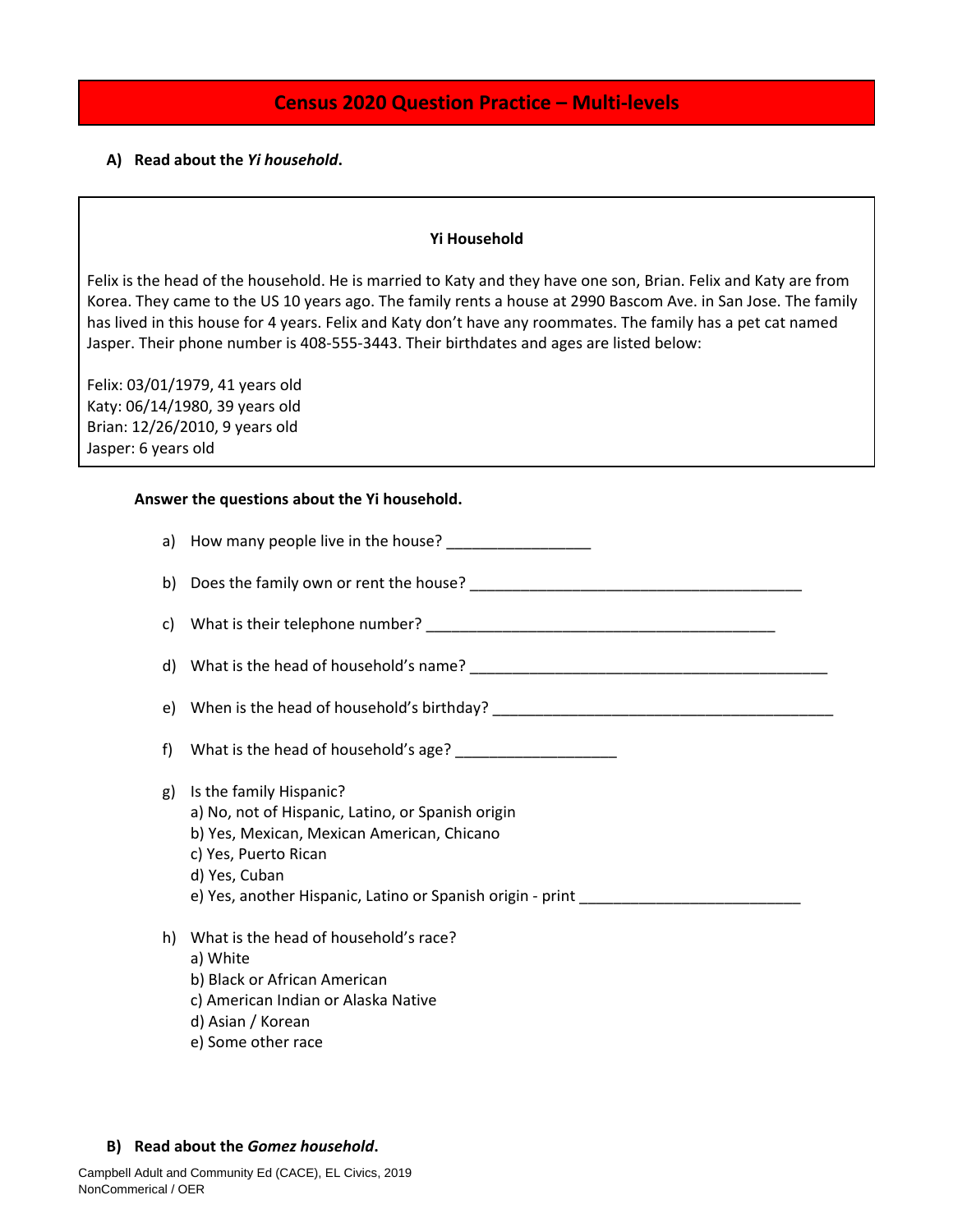### **Gomez Household**

Javier is the head of the household. He is married to Patricia and they have three children, Antonio, Cindy and Maria. Javier and Patricia are from Honduras. They came to the US 4 years ago. The family rents an apartment at 667 Walnut Ave. in Boston. The family has lived in this apartment for 4 years. Javier and Patricia live with Patricia's mother, Luisa. The family doesn't have any pets. Their phone number is 617-555-9800. Their birthdates and ages are listed below:

Javier: 02/26/1979, 41 years old Patricia: 08/22/1980, 39 years old Antonio: 12/03/2010, 9 years old Cindy: 10/01/2013, 6 years old Maria: 11/25/2017, 2 years old Luisa: 07/27/1960, 59 years old

### **Answer the questions about the Gomez household.**

|    | a) What is the number of people in the home? _____________________                                                                                                  |
|----|---------------------------------------------------------------------------------------------------------------------------------------------------------------------|
|    |                                                                                                                                                                     |
|    |                                                                                                                                                                     |
|    |                                                                                                                                                                     |
|    | e) When is the head of household's birthday? ___________________________________                                                                                    |
| f) |                                                                                                                                                                     |
| g) | Is the family Hispanic?<br>a) No, not of Hispanic, Latino, or Spanish origin<br>b) Yes, Mexican, Mexican American, Chicano<br>c) Yes, Puerto Rican<br>d) Yes, Cuban |
| h) | What is the head of household's race?<br>a) White<br>b) Black or African American<br>c) American Indian or Alaska Native<br>d) Asian / Korean<br>e) Some other race |

### **C) Read about the** *Joseph/Garcia household***.**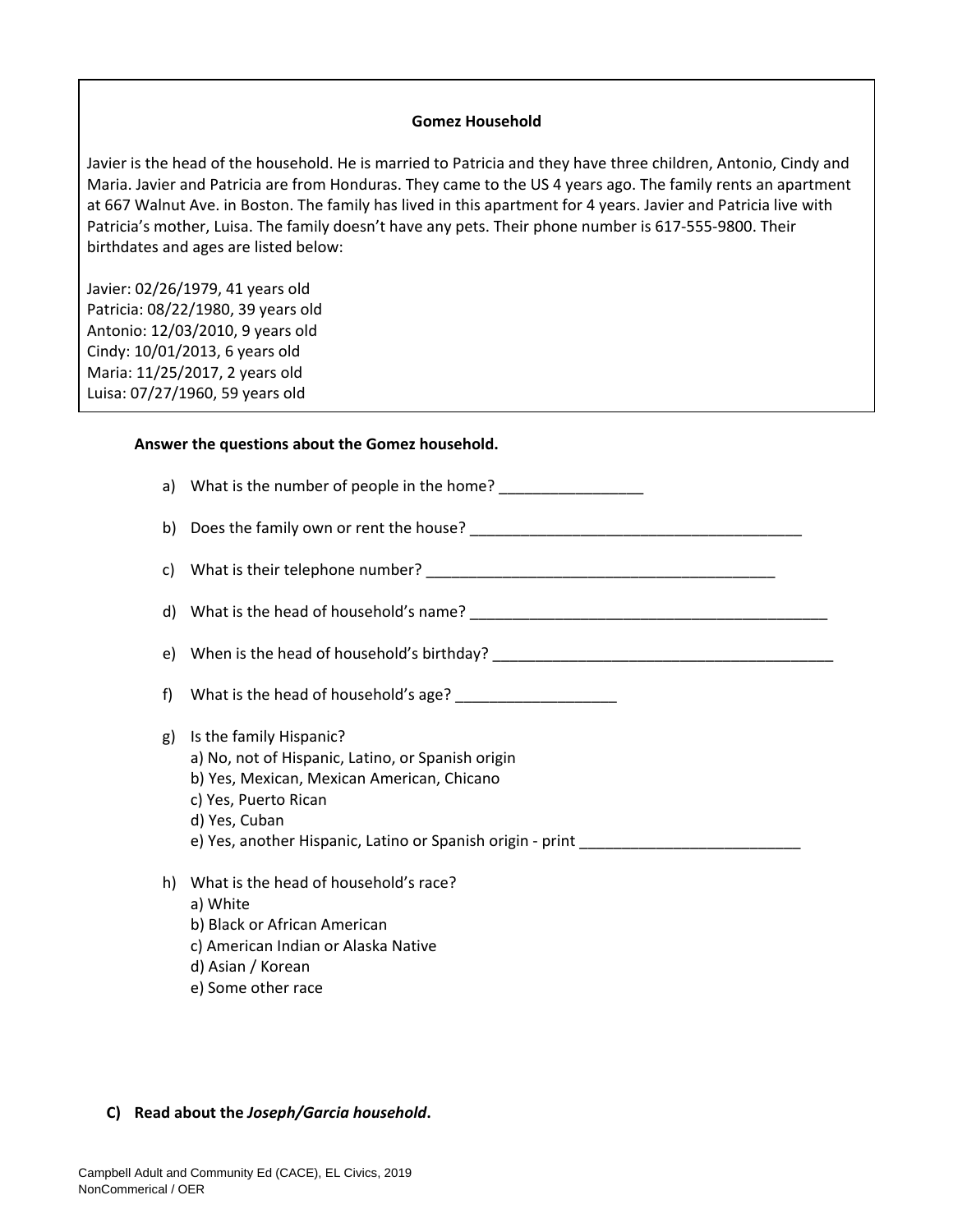**Joseph/Garcia Household Today's Date:** *Thursday May 7, 2020*

Carmen Joseph is from Haiti. She lives with her Dominican husband, Alex, and their 1 child, Camila. The Joseph family moved to Connecticut from Haiti 3 years ago. They live in the house they bought two years ago. Their address is 886 Green Ave., Campbell, CT. Carmen's father, Gestner Joseph, lives with the family most of the year but goes back to Haiti for 1-2 months each year. Their phone number is 333-555-4324. Their birthdates and ages are listed below:

Carmen Joseph: 06/05/1980, 39 years old Alex Garcia: 03/02/1979, 41 years old Camila Garcia: 11/01/2010, 9 years old Gestner Joseph: 04/27/1955 65 years old

# **Answer the questions about the Joseph/Garcia household.**

|    | e) When is the head of household's birthday? ___________________________________                                                                                                                                                                        |
|----|---------------------------------------------------------------------------------------------------------------------------------------------------------------------------------------------------------------------------------------------------------|
| f) |                                                                                                                                                                                                                                                         |
| g) | Is the family Hispanic?<br>a) No, not of Hispanic, Latino, or Spanish origin<br>b) Yes, Mexican, Mexican American, Chicano<br>c) Yes, Puerto Rican<br>d) Yes, Cuban<br>e) Yes, another Hispanic, Latino or Spanish origin - print _____________________ |
| h) | What is the head of household's race?<br>a) White<br>b) Black or African American<br>c) American Indian or Alaska Native<br>d) Asian / Korean<br>e) Some other race                                                                                     |

# **D) Read about the** *Yang household***.**

**Yang Household Today's Date:** *Thursday May 7, 2020*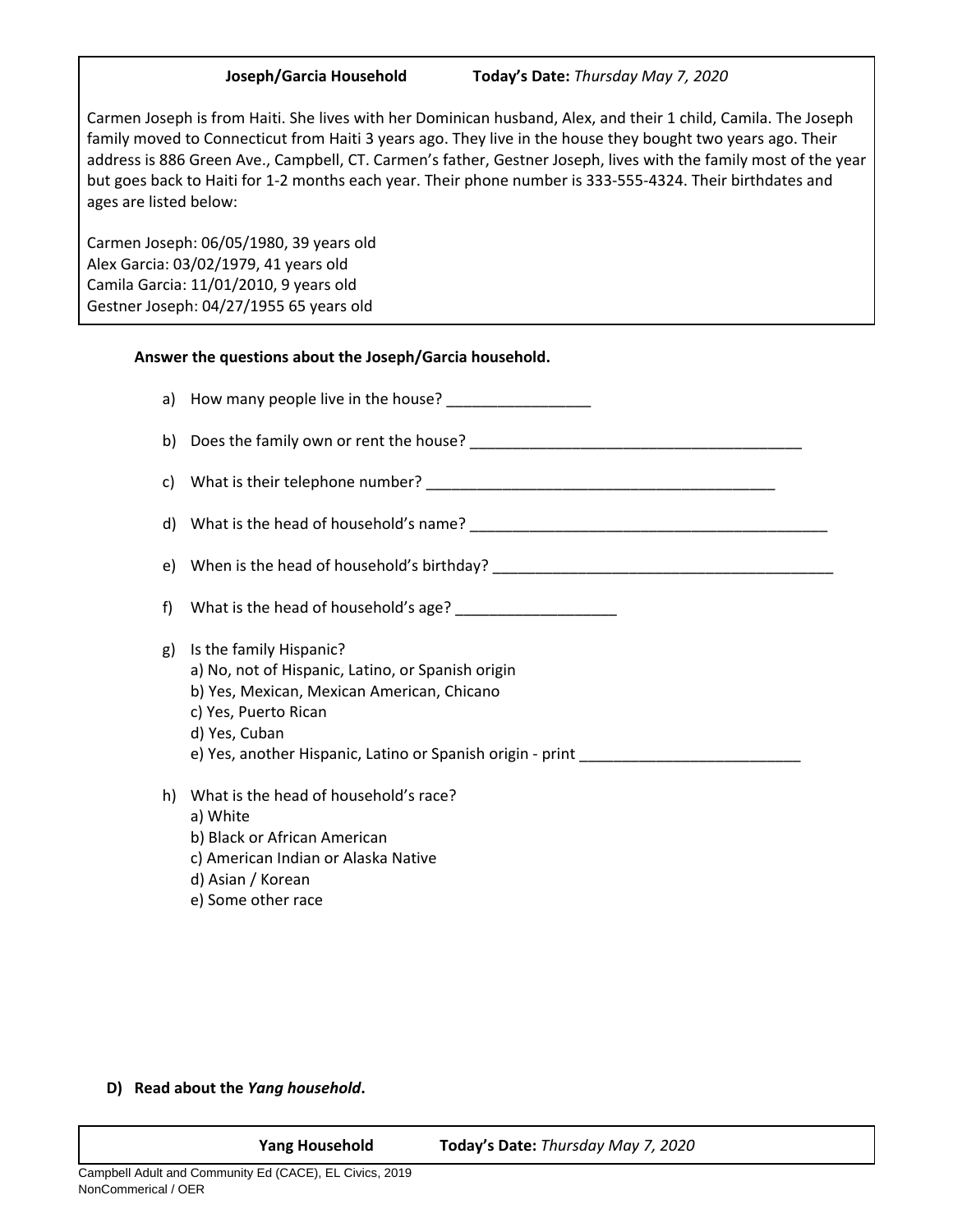Lisa Yang is a single mother that lives with her two children, Amy and Julie. Lisa and her family moved to California from Taiwan 8 years ago. They live in the house they rent. Their address is 58 Spring St. in San Jose, CA 95008. Lisa's mother, Sue Chen, moved in with the family 5 years ago. Sue helps take care of Amy and Julie because Lisa works full time. Their phone number is 408-555-4412. Their birthdates and ages are listed below:

Lisa Yang: 02/20/1979, 41 years old Amy Yang: 11/11/2010, 9 years old Julie Yang: 09/25/2013, 6 years old Sue Chen: 04/28/1955 65 years old

### **Answer the questions about the Yang household.**

| g) | Is the family Hispanic?<br>a) No, not of Hispanic, Latino, or Spanish origin<br>b) Yes, Mexican, Mexican American, Chicano<br>c) Yes, Puerto Rican<br>d) Yes, Cuban |
|----|---------------------------------------------------------------------------------------------------------------------------------------------------------------------|
| h) | What is the head of household's race?<br>a) White<br>b) Black or African American<br>c) American Indian or Alaska Native<br>d) Asian / Korean<br>e) Some other race |

**E) Read about the** *Teshome household***.**

### **Teshome Household**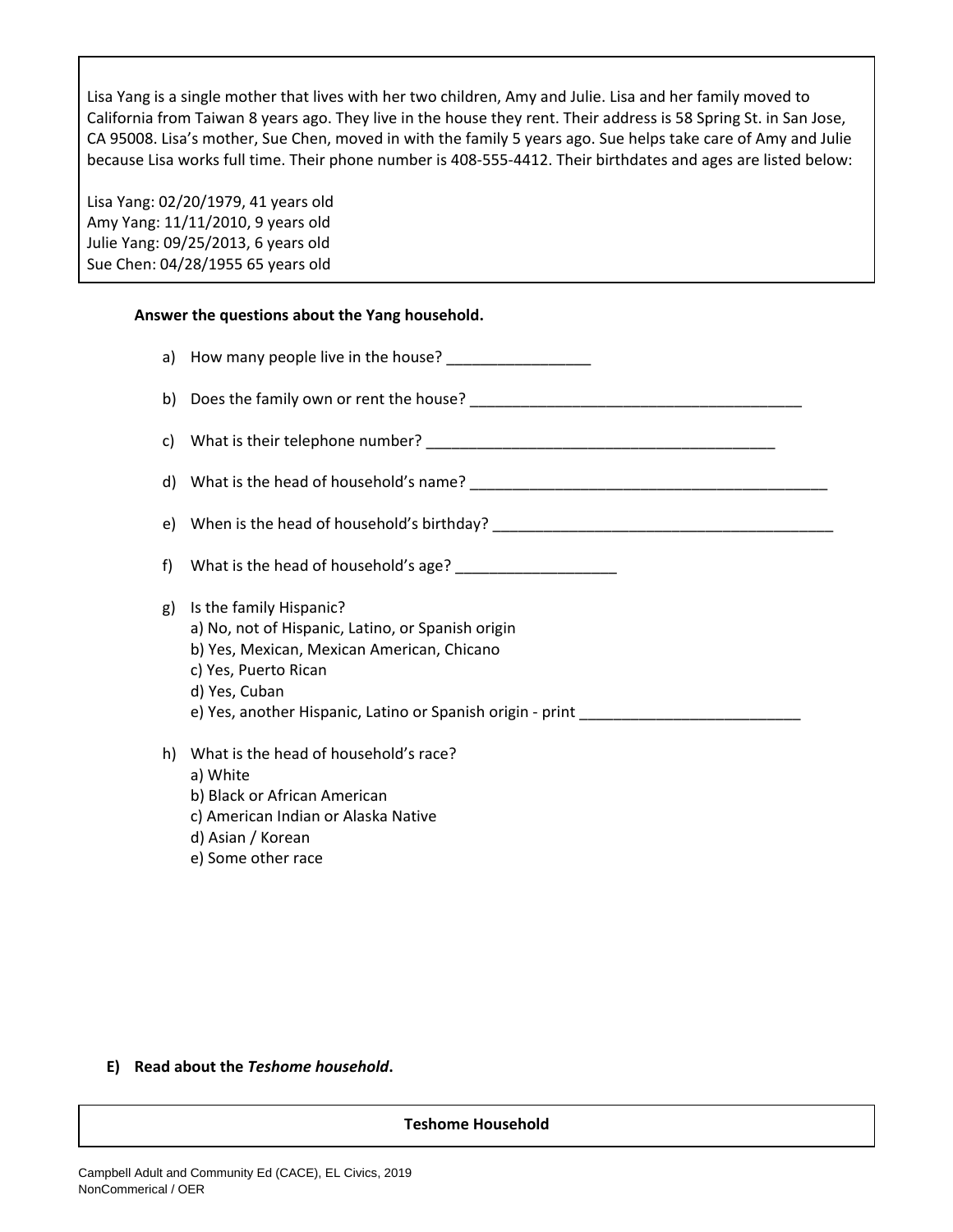Abebe L. Teshome was born in Ethiopia on March 22, 1970. He immigrated to the United States in 1990 when he was 20 years old. He is a math teacher at Wilcox High School His students love him because he is always here for them. Abebe makes sure that his students can reach him whenever they need him. They are allowed to call him at (408) 654-4321 any time, any day before 8:00 pm.

Abebe is married to Sarah. Sarah did not take Abebe's last name when she got married. Instead, she kept her maiden name Yamamoto. Sarah Yamamoto was born on Feb 4, 1975. She is a third generation Japanese American and has lived in the Bay area all her life.

Abebe and Sarah bought their dream home in Coram, NY six years ago. They moved there because homes are more affordable in this part of Long Island. Sarah and Abebe are able to afford the \$2,500 monthly mortgage.

Abebe and Sarah do not have children. Sarah's mother, Dora Yamamoto, has been living with them since Dora's husband passed away two years ago. Dora was born in San Francisco on New Year's Day in 1945. At 75, Dora is still working and going strong!

# **Answer the questions about the Teshome household.**

|    | e) When is the head of household's birthday? ___________________________________                                                                                    |
|----|---------------------------------------------------------------------------------------------------------------------------------------------------------------------|
| f) |                                                                                                                                                                     |
| g) | Is the family Hispanic?<br>a) No, not of Hispanic, Latino, or Spanish origin<br>b) Yes, Mexican, Mexican American, Chicano<br>c) Yes, Puerto Rican<br>d) Yes, Cuban |
| h) | What is the head of household's race?<br>a) White<br>b) Black or African American<br>c) American Indian or Alaska Native<br>d) Asian / Korean<br>e) Some other race |

# **F) Read about the** *Chavez household***.**

**Chavez Household**